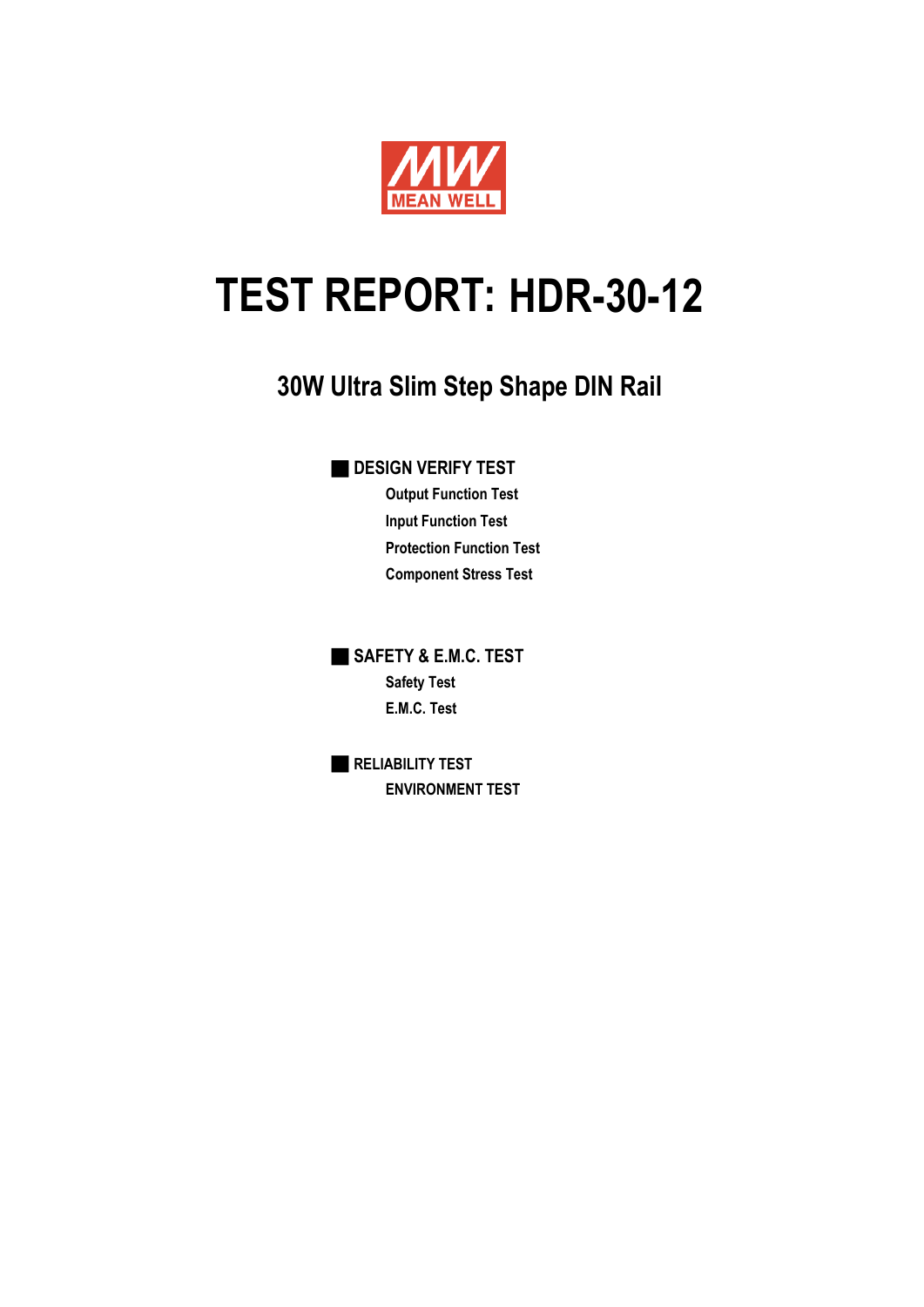

**EXIGN VERIFY TEST** 

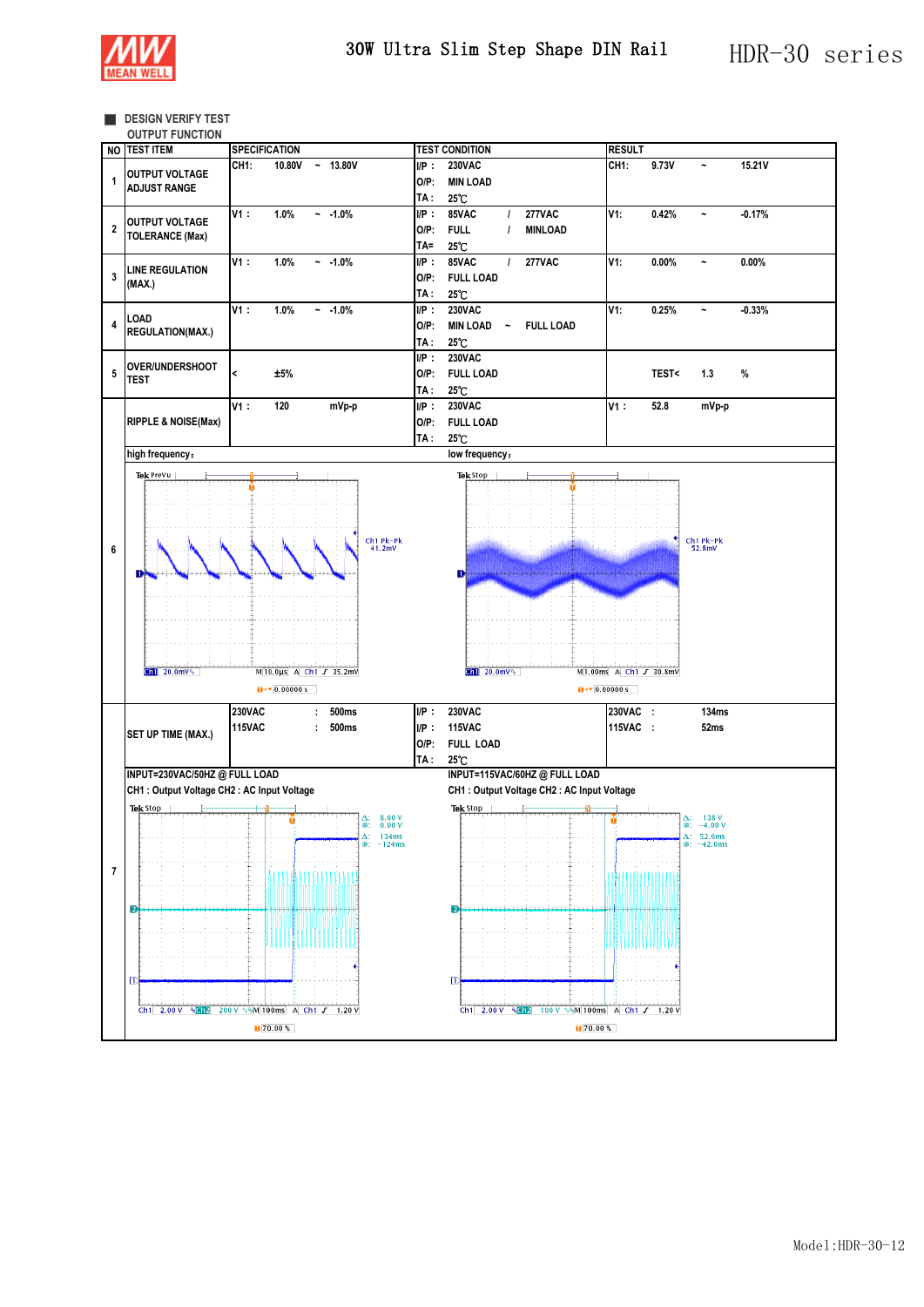

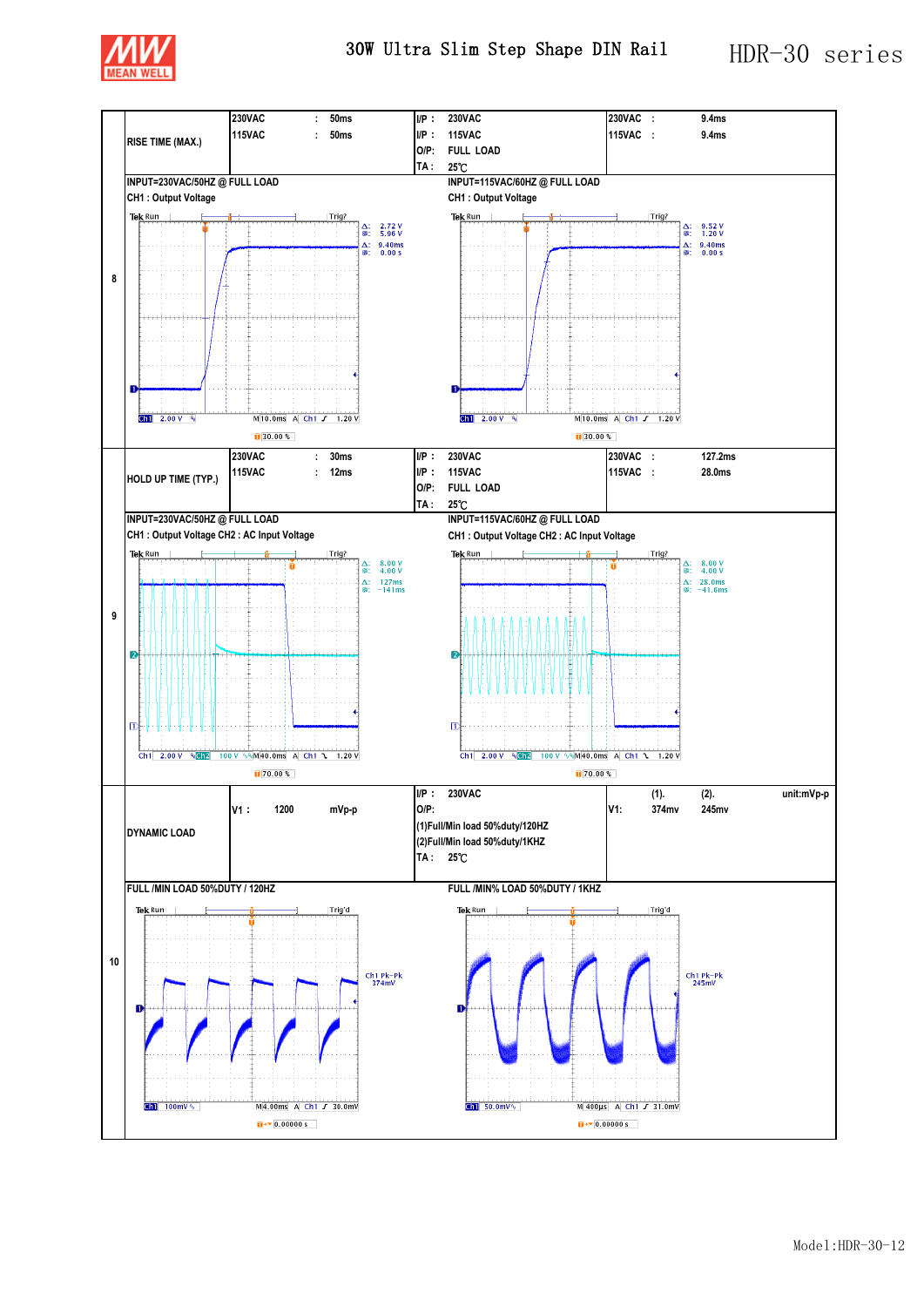

#### **INPUT FUNCTION TEST**

| NO TEST ITEM |                               | <b>SPECIFICATION</b>                             | <b>TEST CONDITION</b>                                                            | <b>RESULT</b>            |           |                     |                   |  |
|--------------|-------------------------------|--------------------------------------------------|----------------------------------------------------------------------------------|--------------------------|-----------|---------------------|-------------------|--|
|              |                               |                                                  | I/P: TESTING                                                                     |                          | 68.0VAC ~ |                     | <b>277VAC</b>     |  |
|              |                               |                                                  | O/P: FULL LOAD                                                                   |                          |           |                     |                   |  |
|              |                               |                                                  | Ta: $25^{\circ}$ C                                                               |                          |           |                     |                   |  |
|              |                               |                                                  | UP:                                                                              |                          |           |                     |                   |  |
| 1            | <b>INPUT VOLTAGE</b>          | 85VAC ~ 277VAC                                   | $= 82VAC$<br><b>LOW-LINE</b>                                                     | <b>TEST:</b>             |           | OK                  |                   |  |
|              | <b>RANGE</b>                  |                                                  | $= 300VAC$<br><b>HIGH-LINE</b>                                                   |                          |           |                     |                   |  |
|              |                               |                                                  | O/P: FULL/MIN LOAD                                                               |                          |           |                     |                   |  |
|              |                               |                                                  | ON:30 Sec ; OFF:30 Sec 10MIN                                                     |                          |           |                     |                   |  |
|              |                               |                                                  | (POWER ON/OFF NO DAMAGE)                                                         |                          |           |                     |                   |  |
|              |                               | 47HZ<br>$~\sim~$ 63HZ                            | $I/P: 85VAC \sim 277VAC$                                                         |                          |           |                     |                   |  |
| $\mathbf{2}$ | <b>INPUT FREQUENCY</b>        | <b>NO DAMAGE</b>                                 | O/P: FULL~MIN LOAD                                                               | <b>TEST:</b>             |           | OK                  |                   |  |
|              | <b>RANGE</b>                  |                                                  | Ta: $25^{\circ}$ C                                                               |                          |           |                     |                   |  |
|              |                               | / 230VAC<br>0.48A                                | UP: 230VAC                                                                       | $=$                      | 0.22A     | $\mathcal{L}$       | <b>230VAC</b>     |  |
|              |                               | 0.88A<br>/ 115VAC                                | I/P: 115VAC                                                                      | $=$                      | 0.38A     | $\prime$            | <b>115VAC</b>     |  |
|              | 3 INPUT CURRENT (TYP.)        |                                                  | O/P: FULL LOAD                                                                   |                          |           |                     |                   |  |
|              |                               |                                                  | TA: 25°C                                                                         |                          |           |                     |                   |  |
|              |                               | $\prec$<br>0.30W                                 | UP: 230VAC                                                                       | $\overline{\phantom{a}}$ | 0.0914    | W                   |                   |  |
| 4            | <b>NO LOAD POWER</b>          |                                                  | O/P: MIN LOAD                                                                    |                          |           |                     |                   |  |
|              | <b>CONSUMPTION</b>            |                                                  | TA: 25°C                                                                         |                          |           |                     |                   |  |
|              |                               |                                                  | I/P: 230VAC                                                                      |                          |           |                     |                   |  |
|              | <b>EFFICIENCY (TYP.)</b>      | 88.0%                                            | O/P: FULL LOAD                                                                   |                          | 89.275    | %                   |                   |  |
|              |                               |                                                  | TA: 25°C                                                                         |                          |           |                     |                   |  |
|              |                               |                                                  |                                                                                  |                          |           |                     |                   |  |
|              | 100                           |                                                  |                                                                                  |                          |           |                     |                   |  |
|              |                               |                                                  |                                                                                  |                          |           |                     |                   |  |
|              |                               |                                                  |                                                                                  |                          |           |                     |                   |  |
|              | 90                            |                                                  |                                                                                  |                          |           |                     |                   |  |
|              |                               |                                                  |                                                                                  |                          |           |                     |                   |  |
| 5            | 80                            |                                                  |                                                                                  |                          |           |                     | $\rightarrow$ 230 |  |
|              |                               |                                                  |                                                                                  |                          |           |                     |                   |  |
|              |                               |                                                  |                                                                                  |                          |           |                     | $-115$            |  |
|              | 70                            |                                                  |                                                                                  |                          |           |                     |                   |  |
|              |                               |                                                  |                                                                                  |                          |           |                     |                   |  |
|              |                               |                                                  |                                                                                  |                          |           |                     |                   |  |
|              | $60 +$                        |                                                  |                                                                                  |                          |           |                     |                   |  |
|              |                               |                                                  | 10% Load 20% Load 30% Load 40% Load 50% Load 60% Load 70% Load 80% Load 90% Load |                          |           |                     |                   |  |
|              |                               |                                                  |                                                                                  |                          |           |                     |                   |  |
|              |                               | 45A<br>/ 230VAC                                  | I/P: 230VAC                                                                      | l=                       | 35.0A     | $\prime$            | <b>230VAC</b>     |  |
|              | <b>INRUSH CURRENT</b>         | 25A<br>/ 115VAC                                  | I/P: 115VAC                                                                      | $=$                      | 17.4A     | $\mathcal{L}$       | <b>115VAC</b>     |  |
|              | (TYP.)                        |                                                  | O/P: FULL LOAD                                                                   |                          |           |                     |                   |  |
|              |                               | twidth= 555 us measured at 50% lpeak             |                                                                                  |                          |           |                     |                   |  |
|              |                               | <b>COLD START</b>                                | TA: 25°C                                                                         |                          |           |                     |                   |  |
|              | INPUT=230VAC/50HZ @ FULL LOAD |                                                  | INPUT=115VAC/50HZ @ FULL LOAD                                                    |                          |           |                     |                   |  |
|              |                               | CH2: AC Input Voltage CH4: Input current (1V=1A) | CH2: AC Input Voltage CH4: Input current (1V=1A)                                 |                          |           |                     |                   |  |
|              |                               |                                                  |                                                                                  |                          |           |                     |                   |  |
|              | Tek PreVu                     |                                                  | Tek Stop                                                                         |                          |           |                     |                   |  |
|              |                               |                                                  |                                                                                  |                          |           |                     |                   |  |
|              |                               |                                                  |                                                                                  |                          |           |                     |                   |  |
| 6            |                               |                                                  |                                                                                  |                          |           |                     |                   |  |
|              | 2                             | Ch4 Max<br>35.0 A                                | Ø                                                                                |                          |           | Ch4 Max<br>$17.4 A$ |                   |  |
|              |                               |                                                  |                                                                                  |                          |           |                     |                   |  |
|              |                               | بمنابه والمتواطن والمتواطن والمتواطن والمتواطن   |                                                                                  |                          |           |                     |                   |  |
|              |                               |                                                  |                                                                                  |                          |           |                     |                   |  |
|              |                               |                                                  |                                                                                  |                          |           |                     |                   |  |
|              |                               |                                                  |                                                                                  |                          |           |                     |                   |  |
|              | ④                             |                                                  | ④                                                                                |                          |           |                     |                   |  |
|              |                               |                                                  |                                                                                  |                          |           |                     |                   |  |
|              | Ch2<br>Ch4 10.0 A             | 200 V \ M4.00ms A Ch4 J 3.80 A                   | 100 V ∿ M4.00ms A Ch4 S 4.00 A<br>Ch2<br>Ch4 10.0 A                              |                          |           |                     |                   |  |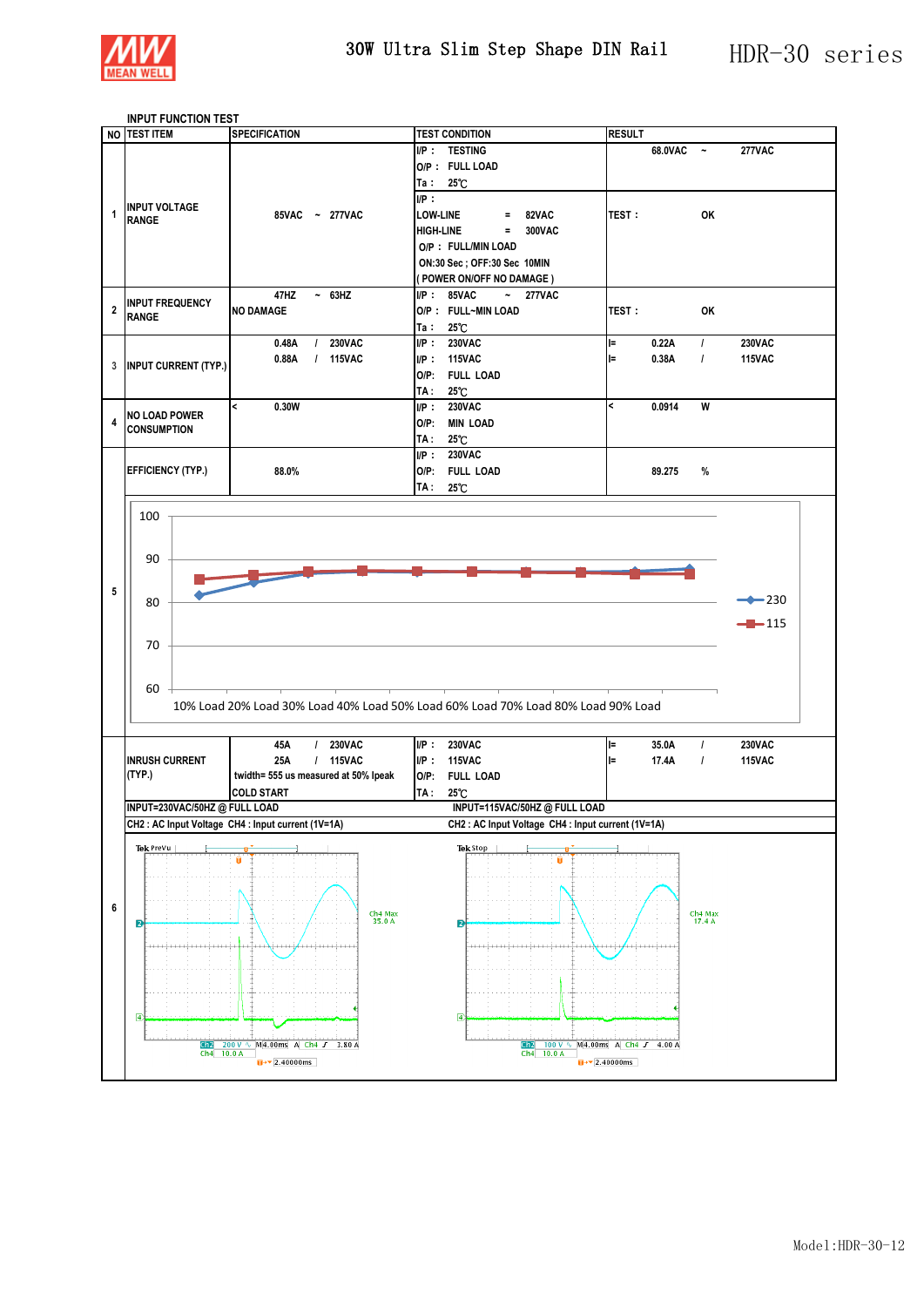

### **PROTECTION FUNCTION TEST**

|                | NO <b>ITEST ITEM</b>                     | <b>SPECIFICATION</b>                  |         | <b>TEST CONDITION</b> | <b>RESULT</b>                     |                                  |                                                                                          |  |
|----------------|------------------------------------------|---------------------------------------|---------|-----------------------|-----------------------------------|----------------------------------|------------------------------------------------------------------------------------------|--|
|                |                                          |                                       | UP:     | <b>277VAC</b>         |                                   | 128.00%                          | <b>277VAC</b>                                                                            |  |
|                |                                          | 105%<br>160%<br>$\tilde{\phantom{a}}$ | UP:     | <b>230VAC</b>         |                                   | 128.00%                          | <b>230VAC</b>                                                                            |  |
|                |                                          |                                       | IP:     | 85VAC                 |                                   | 129.00%                          | 85VAC                                                                                    |  |
|                |                                          |                                       | $O/P$ : | <b>TESTING</b>        |                                   |                                  |                                                                                          |  |
|                |                                          |                                       |         |                       | <b>Hiccup mode</b>                |                                  |                                                                                          |  |
|                | <b>OVER LOAD</b>                         |                                       |         |                       |                                   |                                  | when output voltage <50%, recovers automatically                                         |  |
|                | <b>PROTECTION</b>                        |                                       |         |                       | after fault condition is removed; |                                  |                                                                                          |  |
|                |                                          |                                       |         |                       |                                   | <b>Constant current limiting</b> |                                                                                          |  |
|                |                                          |                                       | TA :    | $25^{\circ}$ C        |                                   |                                  |                                                                                          |  |
|                |                                          |                                       |         |                       |                                   |                                  | within 50%~100% rated output voltage,<br>recovers automatically after fault condition is |  |
|                |                                          |                                       |         |                       |                                   |                                  |                                                                                          |  |
|                |                                          |                                       |         |                       | removed                           |                                  |                                                                                          |  |
|                |                                          |                                       | $I/P$ : | <b>277VAC</b>         |                                   | 16.10V                           | <b>277VAC</b>                                                                            |  |
|                |                                          | 18.00V<br>15.00V<br>$\sim$            | UP:     | <b>230VAC</b>         |                                   | 16.10V                           | <b>230VAC</b>                                                                            |  |
| $\overline{2}$ | <b>OVER VOLTAGE</b><br><b>PROTECTION</b> |                                       | $I/P$ : | 85VAC                 |                                   | 16.10V                           | 85VAC                                                                                    |  |
|                |                                          |                                       | $O/P$ : | <b>MIN LOAD</b>       |                                   | Shut down Re- power ON           |                                                                                          |  |
|                |                                          |                                       | TA :    | $25^{\circ}$ C        |                                   |                                  |                                                                                          |  |
|                |                                          |                                       | UP:     | <b>277VAC</b>         | <b>NO DAMAGE</b>                  |                                  |                                                                                          |  |
| 3              | <b>SHORT PROTECTION</b>                  |                                       | IP:     | 85VAC                 |                                   |                                  |                                                                                          |  |
|                |                                          | <b>SHORT EVERY OUTPUT</b>             | $O/P$ : | <b>FULL LOAD</b>      | <b>Hiccup mode</b>                |                                  |                                                                                          |  |
|                |                                          | 1 HOUR NO DAMAGE                      | Ta:     | $25^{\circ}$ C        |                                   |                                  |                                                                                          |  |

### **COMPONENT STRESS TEST**

|                | NO TEST ITEM                | <b>SPECIFICATION</b> |        |       |       | <b>TEST CONDITION</b> |                                                      |      | <b>RESULT</b> |                |  |
|----------------|-----------------------------|----------------------|--------|-------|-------|-----------------------|------------------------------------------------------|------|---------------|----------------|--|
|                |                             | Q1                   | Rated: | 600V  | 4.5A  | $I/P$ :               | <b>280VAC</b>                                        |      |               |                |  |
| 1              |                             |                      |        |       |       |                       |                                                      | VIN: | <b>280VAC</b> |                |  |
|                |                             |                      |        |       |       | VDS:                  |                                                      |      | VDS:          |                |  |
|                | <b>PWM Power Transistor</b> |                      |        |       |       | $O/P$ :               | (1) Full Load Turn on                                | (1). | 504.00V       |                |  |
|                |                             |                      |        |       |       |                       | (2) Output Short                                     | (2). | 468.00V       |                |  |
|                |                             |                      |        |       |       |                       | (3) Fulll load continue                              | (3). | 502.00V       |                |  |
|                |                             |                      |        |       |       | Ta:                   | $25^\circ$ C                                         |      |               |                |  |
|                |                             | D <sub>100</sub>     | Rated: | 100V  | 20.0A | UP:                   | <b>280VAC</b>                                        |      | D100          |                |  |
|                |                             |                      |        |       |       | VDS:                  |                                                      |      | VDS:          |                |  |
| $\overline{2}$ | O/P Diode                   |                      |        |       |       | $O/P$ :               | (1) Full Load Turn on                                | (1). | 67.20V        |                |  |
|                |                             |                      |        |       |       |                       | (2) Output Short                                     | (2). | 62.00V        |                |  |
|                |                             |                      |        |       |       |                       | (3) Fulll load continue                              | (3). | 64.00V        |                |  |
|                |                             |                      |        |       |       | Ta:                   | $25^{\circ}$ C                                       |      |               |                |  |
|                |                             | C <sub>5</sub>       | Rated: | 68uf  | 400V  | UP:                   | <b>280VAC</b>                                        |      |               |                |  |
|                | Input Capacitor             |                      |        |       |       |                       | O/P: (1)Full Load Turn on /Off                       | (1). | 388.00V       |                |  |
| 3              |                             |                      |        |       |       |                       | (2) Min load Turn on /Off                            | (2). | 386,00V       |                |  |
|                |                             |                      |        |       |       |                       | (3) Full Load /Min load Change                       | (3). | 386.00V       |                |  |
|                |                             |                      |        |       |       | Ta:                   | $25^\circ$ C                                         |      |               |                |  |
|                |                             | U101                 | Rated: | 38V   | (max) | UP:                   | <b>280VAC</b>                                        |      | U101          | U <sub>1</sub> |  |
|                |                             |                      |        | 0V    | (min) | $O/P$ :               | (1)Full Load                                         | (1). | 23.40V        | 12.40V         |  |
|                |                             |                      |        |       |       |                       | (2)Output Short                                      | (2). | 11.90V        | 0.79V          |  |
| 4              | <b>Control IC</b>           |                      |        |       |       |                       | (3)O.L.P                                             | (3). | 11.90V        | 3.56V          |  |
|                |                             | IU1                  | Rated: | 35V   | (max) |                       | (4)O.V.P                                             | (4). | 31.10V        | 17.40V         |  |
|                |                             |                      |        | 0V    | (min) |                       | (5) Low Line No Load Vo(min)                         | (5). | 17.80V        | 9.84V          |  |
|                |                             |                      |        |       |       | Ta:                   | $25^\circ$ C                                         |      |               |                |  |
|                |                             | D <sub>5</sub>       | Rated: | 1000V | 1.0A  | UP:                   | <b>280VAC</b>                                        |      |               |                |  |
| 6              | <b>Clamp Diode</b>          |                      |        |       |       |                       | O/P: (1)Dynamic Load Full/Min Load 90%Duty/1KHz (1). |      | 488.00V       |                |  |
|                |                             |                      |        |       |       |                       | (2) Fulll load continue                              | (2). | 486.00V       |                |  |
|                |                             |                      |        |       |       | Ta:                   | $25^\circ$ C                                         |      |               |                |  |

#### ■**SAFETY & E.M.C. TEST**

| \FETY TEST |                    |
|------------|--------------------|
|            | <b>ABRAHAIRLAL</b> |

| NO TEST ITEM             | <b>SPECIFICATION</b> |                   | <b>ITEST CONDITION</b>            | <b>RESULT</b>         |
|--------------------------|----------------------|-------------------|-----------------------------------|-----------------------|
| <b>WITHSTAND VOLTAGE</b> | $I/P-O/P$ .          | 4.000KVAC<br>/min | <b>I/P-O/P: 4.400KVAC</b><br>/min | $I/P-O/P$ :<br>l.45mA |
|                          |                      |                   | $25^\circ$ C<br>l Ta              | <b>NO DAMAGE</b>      |
| <b>ISOLATION</b>         | $I/P-O/P$ :          | 500VDC>100MΩ      | I/P-O/P: 500VDC                   | $I/P-O/P$ :<br>9999MQ |
| <b>IRESISTANCE</b>       |                      |                   | 25 C/70%RH<br>'Ta                 | <b>NO DAMAGE</b>      |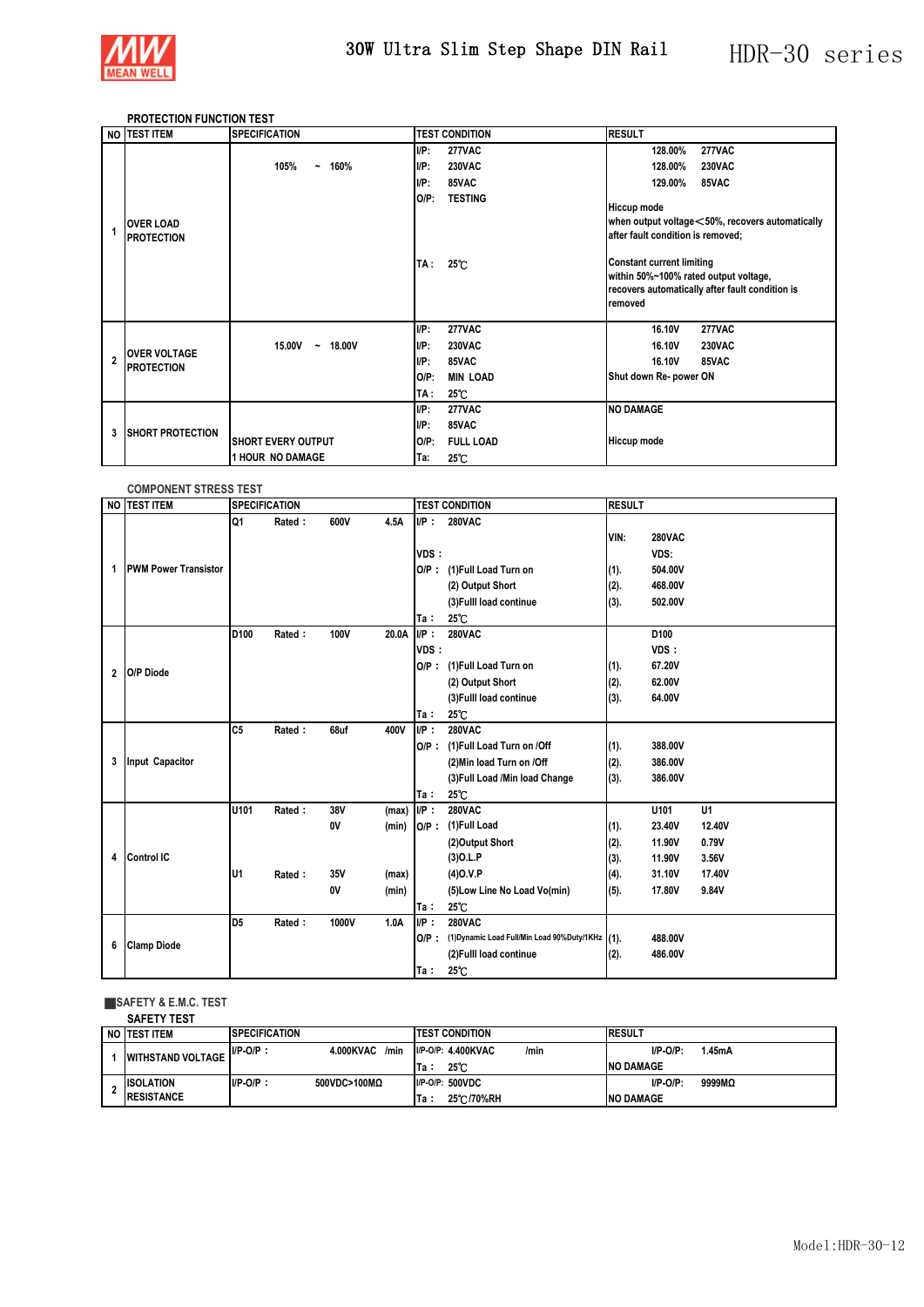

### **E.M.C. TEST**

|   | NO TEST ITEM      | <b>SPECIFICATION</b>             | <b>RESULT</b><br><b>TEST CONDITION</b>                          |  |
|---|-------------------|----------------------------------|-----------------------------------------------------------------|--|
|   |                   | EN61000-3-2                      | <b>PASS</b><br>UP:<br>/50HZ<br><b>230VAC</b>                    |  |
| 1 | <b>HARMONIC</b>   | <b>CLASS A</b>                   | O/P: FULL LOAD                                                  |  |
|   |                   |                                  | $25^{\circ}$ C<br>Ta:                                           |  |
|   |                   | <b>EN55022</b>                   | <b>PASS</b><br>/50HZ<br><b>230VAC</b><br>UP:                    |  |
| 2 | <b>CONDUCTION</b> | <b>CLASS B</b>                   | $O/P$ : FULL LOAD /<br>50% LOAD<br><b>Test by certified Lab</b> |  |
|   |                   |                                  | $25^{\circ}$ C<br>Ta:                                           |  |
|   |                   | <b>EN55022</b>                   | /50HZ<br><b>PASS</b><br>UP:<br><b>230VAC</b>                    |  |
| 3 | <b>RADIATION</b>  | <b>CLASS B</b>                   | O/P: FULL LOAD<br><b>Test by certified Lab</b>                  |  |
|   |                   |                                  | 25°C<br>Ta∶                                                     |  |
|   |                   | EN61000-4-2                      | /50HZ<br><b>CRITERIA A</b><br><b>230VAC</b><br>UP:              |  |
| 4 | E.S.D             | INDUSTRY AIR: 8KV / Contact: 4KV | O/P: FULL LOAD                                                  |  |
|   |                   |                                  | $25^{\circ}$ C<br>Ta :                                          |  |
|   |                   | EN61000-4-4                      | /50HZ<br><b>CRITERIA A</b><br><b>230VAC</b><br>UP:              |  |
| 5 | E.F.T             | <b>INDUSTRY INPUT: 2KV</b>       | O/P: FULL LOAD                                                  |  |
|   |                   |                                  | 25°C<br>Ta∶                                                     |  |
|   |                   | IEC61000-4-5                     | /50HZ<br><b>CRITERIA A</b><br>IP:<br><b>230VAC</b>              |  |
| 6 | <b>ISURGE</b>     | <b>INDUSTRY L-N: 2KV</b>         | O/P: FULL LOAD                                                  |  |
|   |                   |                                  | $25^{\circ}$ C<br>Ta:                                           |  |

#### ■**RELIABILITY TEST**

|                | NO TEST ITEM                                    | <b>SPECIFICATION</b>                                 |                              |                  | <b>TEST CONDITION</b>              | <b>RESULT</b>                              |  |
|----------------|-------------------------------------------------|------------------------------------------------------|------------------------------|------------------|------------------------------------|--------------------------------------------|--|
|                |                                                 | HDR-30-5<br><b>MODEL:</b>                            |                              |                  |                                    |                                            |  |
|                |                                                 | 1. ROOM AMBIENT BURN-IN:<br>1.0hrs                   |                              |                  |                                    |                                            |  |
|                |                                                 | IP:<br><b>230VAC</b>                                 | O/P: 100% LOAD<br>TA= 24.7°C |                  |                                    |                                            |  |
|                |                                                 | 2. HIGH AMBIENT BURN-IN:<br>1.0hrs                   |                              |                  |                                    |                                            |  |
|                |                                                 | IP:<br><b>230VAC</b>                                 |                              | O/P: 100% LOAD   | TA= 49.6°C                         |                                            |  |
|                |                                                 |                                                      |                              |                  | NO. Positio ROOM AMBIENT<br>24.7°C | 49.6°C<br><b>HIGH AMBIENT Ta:</b>          |  |
|                |                                                 |                                                      |                              | ZNR1             | 30.3°C                             | 54.9°C                                     |  |
|                |                                                 |                                                      |                              | 2LE2             | $36.0^\circ$                       | $60.7^{\circ}$                             |  |
|                |                                                 |                                                      | 3                            | Q1               | 55.4 C                             | $81.1^{\circ}$ C                           |  |
|                |                                                 |                                                      |                              | 4 T1 PRI         | 54.4 C                             | 76.2°C                                     |  |
| 1              | <b>TEMPERATURE RISE</b>                         |                                                      |                              | 5 C40            | 47.3°C                             | 71.2°C                                     |  |
|                | <b>TEST</b>                                     |                                                      |                              | 6 T1 SEC         | 61.0 °C                            | 84.5°C                                     |  |
|                |                                                 |                                                      |                              | C105             | 59.7°C                             | 83.8°C                                     |  |
|                |                                                 |                                                      | 8                            | D <sub>100</sub> | 81.9 C                             | 106.2°C                                    |  |
|                |                                                 |                                                      |                              | 9 LF101          | 50.7°C                             | 74.9°C                                     |  |
|                |                                                 |                                                      | $10$ <sub>U1</sub>           |                  | 49.3°C                             | $73.5^{\circ}$                             |  |
|                |                                                 |                                                      |                              | 11 BD1           | 37.5°C                             | 61.6°C                                     |  |
|                |                                                 |                                                      | 12 D <sub>5</sub>            |                  | 49.4°C                             | 74.6°C                                     |  |
|                |                                                 |                                                      |                              | <b>13 RTH1</b>   | 40.1 <sup>°</sup> C                | 61.0°C                                     |  |
|                |                                                 |                                                      | 14 LF1                       |                  | 35.9°C                             | $59.6^{\circ}$                             |  |
|                |                                                 |                                                      |                              | 15 PCB(B)        | 36.3°C                             | 60.5°C                                     |  |
|                |                                                 |                                                      | 16 C <sub>5</sub>            |                  | 38.9°C                             | 63.7°C                                     |  |
|                | <b>OVER LOAD BURN-IN</b>                        | <b>NO DAMAGE</b>                                     |                              | UP:              | <b>230VAC</b>                      | test : ok                                  |  |
| $\overline{2}$ | <b>TEST</b>                                     | 1 HOUR (MIN)                                         |                              |                  | O/P: 123.00%<br>LOAD               |                                            |  |
|                |                                                 |                                                      |                              | Ta ∶             | $25^{\circ}$                       |                                            |  |
|                | <b>LOW TEMPERATURE</b>                          | <b>NO DAMAGE</b>                                     |                              | UP:              | <b>277VAC</b><br><b>100VAC</b>     | TEST: OK                                   |  |
| 3              | <b>TURN ON TEST</b>                             | 1 HOUR (MIN)                                         |                              |                  | O/P: FULL LOAD                     |                                            |  |
|                |                                                 |                                                      |                              | Ta∶              | $-30.0$ °C                         |                                            |  |
|                |                                                 | <b>AFTER 12 HOURS</b>                                |                              | UP:              | <b>287VAC</b>                      | TEST: OK                                   |  |
| 4              | <b>HIGH HUMIDITY</b><br><b>HIGH TEMPERATURE</b> | IN CHAMBER ON                                        |                              |                  | O/P: FULL LOAD                     |                                            |  |
|                | <b>HIGH VOLTAGE TEST</b>                        | 50°C<br><b>CONTROL</b>                               |                              | Ta∶              | $50^{\circ}$ C                     |                                            |  |
|                |                                                 | <b>NO DAMAGE</b>                                     |                              | <b>HUMIDITY=</b> | 95.0% RH                           |                                            |  |
| 5              | <b>TEMPERATURE</b>                              | $/(0^{\circ}C - 50^{\circ}C)$<br>±0.03%              |                              | UP:              | <b>230VAC</b>                      | ±0.0083% $\sqrt{(0^{\circ}C-50^{\circ}C)}$ |  |
|                | <b>COEFFICIENT</b>                              |                                                      |                              |                  | O/P: FULL LOAD                     |                                            |  |
|                |                                                 | 1. Thermal shock Temperature:                        | $-40^{\circ}$ $\sim$         |                  | +85°C                              | TEST: OK                                   |  |
|                | <b>STORAGE</b>                                  | 2. Temperature change rate : 25°C / MIN              |                              |                  |                                    |                                            |  |
| 6              | <b>TEMPERATURE TEST</b>                         | 3. Dwell time low and high temperature : 30 MIN/EACH |                              |                  |                                    |                                            |  |
|                |                                                 | 4. Total test cycle: 5 CYCLE                         |                              |                  |                                    |                                            |  |
|                |                                                 | 5. Input/Output condition: STATIC                    |                              |                  |                                    |                                            |  |